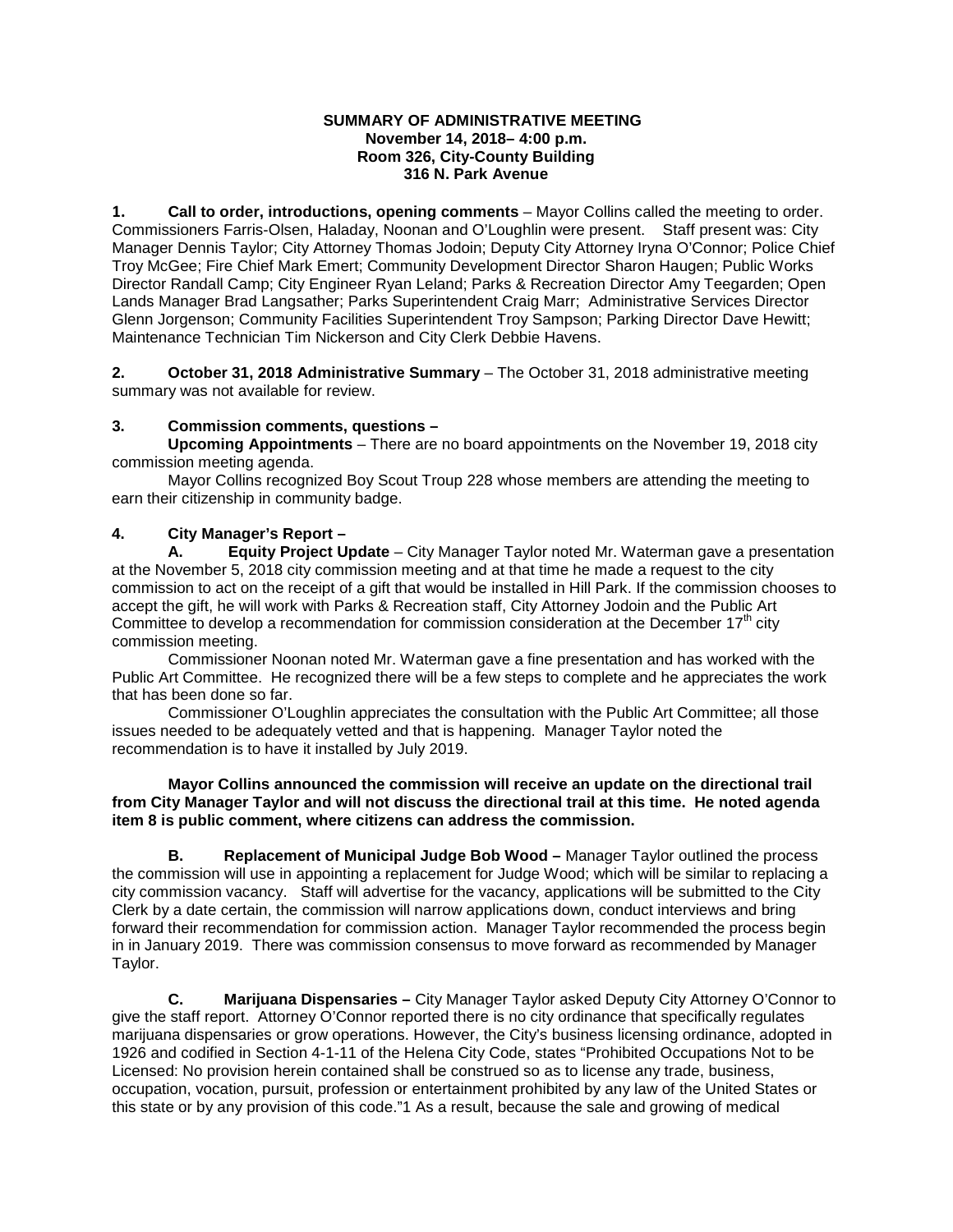marijuana remains illegal under federal law, the City's ordinance prohibits the issuance of a business license to marijuana dispensaries or grow operations.

A business cannot legally operate within the City without a business license. *See* § 4-1-9 HCC ("No person shall conduct, operate, transact, engage in, or carry on any of the industries, trades, pursuits, professions, vocations, or businesses within the city hereinafter specified and enumerated, without first applying for and obtaining a license as herein provided, and if such application for license is granted, shall pay the required fee."); § 4-1-16-18(A) HCC ("No person shall conduct, operate, transact, engage in or carry on any business within the city without first applying for and obtaining a license therefor from the city, as herein provided, and if such application is granted, shall pay therefor as hereinafter provided. Except that the requirements of this section shall not apply to persons or entities with no base of operations in Lewis and Clark County who exclusively deal with and contact licensed businesses only by salesmen, telephone or mail.").

Finally, although pre-existing nonconforming land uses are permitted pursuant to the City's zoning laws, *See* Title 11 Chapter 6, no such allowance is made under the City's business licensing laws. Thus, a nonconforming business use may continue in a zoning district where it is now prohibited, but that business would still be required to obtain a business license to continue its operations.

Staff has not had the time to research what restrictions, if any, exist in Lewis and Clark County that are applicable to medical marijuana dispensaries or grow operations.

At present, there are no medical marijuana dispensaries or grow operations located within the city of Helena city limits. However, there is a medical marijuana dispensary located within the recently annexed wholly surrounded area. Once the annexation takes effect on December 1, 2018, this dispensary will be required to obtain a city business license to continue its operations. However, city staff is prohibited from issuing such a license by operation of § 4-1-11 HCC quoted above. Because a business license cannot be issued to the owner of the dispensary would not be permitted to legally continue operating the business and would be required to either discontinue operation or to relocate the business.

The City Commission has expressed interest in reviewing the city licensing laws and considering the elimination of the language that prohibits the issuance of a city business license to any business that is prohibited by federal law. The City Commission has also requested an opinion as to whether the medical dispensary may continue operation during the Commission's deliberation of the subject matter.

As a rule, when the city considers an amendment or elimination of a current city ordinance, the existing ordinance remains in full effect until 30 days after the City Commission takes final action amending or eliminating the ordinance. As such, the business in question would have to suspend operation until such time as the City Commission takes action making such an operation legal within the city limits.

The City Attorney's office strongly recommends against the City Commission simply directing staff to disregard enforcement of the previously discussed ordinance during the Commission's deliberation of the subject matter as it will subject the City to legal liability2.

However, the City Commission, as a charter government with self-governing powers, may adopt an ordinance issuing a moratorium on application of § 4-1-11 HCC until such time as the City Commission makes a final decision on the question at hand. The process for adopting such a moratorium ordinance is the same as for any other ordinance.3 The City Attorney's office notes that any such moratorium would have to apply city wide and not just to the newly annexed business.

Therefore, during the time the moratorium is in place, if another medical marijuana dispensary or grow operations wants to operate within the city limits it will be permitted to do so in any zoning district in which such land use is permitted. Based on the City's current land use definitions, a medical marijuana dispensary would best fit into the land use category of "General Retail." Under the City's current zoning laws, a "General Retail" use is permitted, by right, without the need for a conditional use permit in the following zoning districts: B-1: Neighborhood Business; B-2: General Commercial; B-3: Central Business; and CLM: Commercial Light Manufacturing. In addition, the new Downtown Zoning contemplates "General Retail" land use as an allowable use. If the Commission chooses to adopt such an ordinance the City Attorney's office recommends that it be for a limited period of time and clearly state that if the Commission chooses to retain the current regulations any business that was allowed to operate during the moratorium period would be required to comply with the city's regulations or to discontinue operations.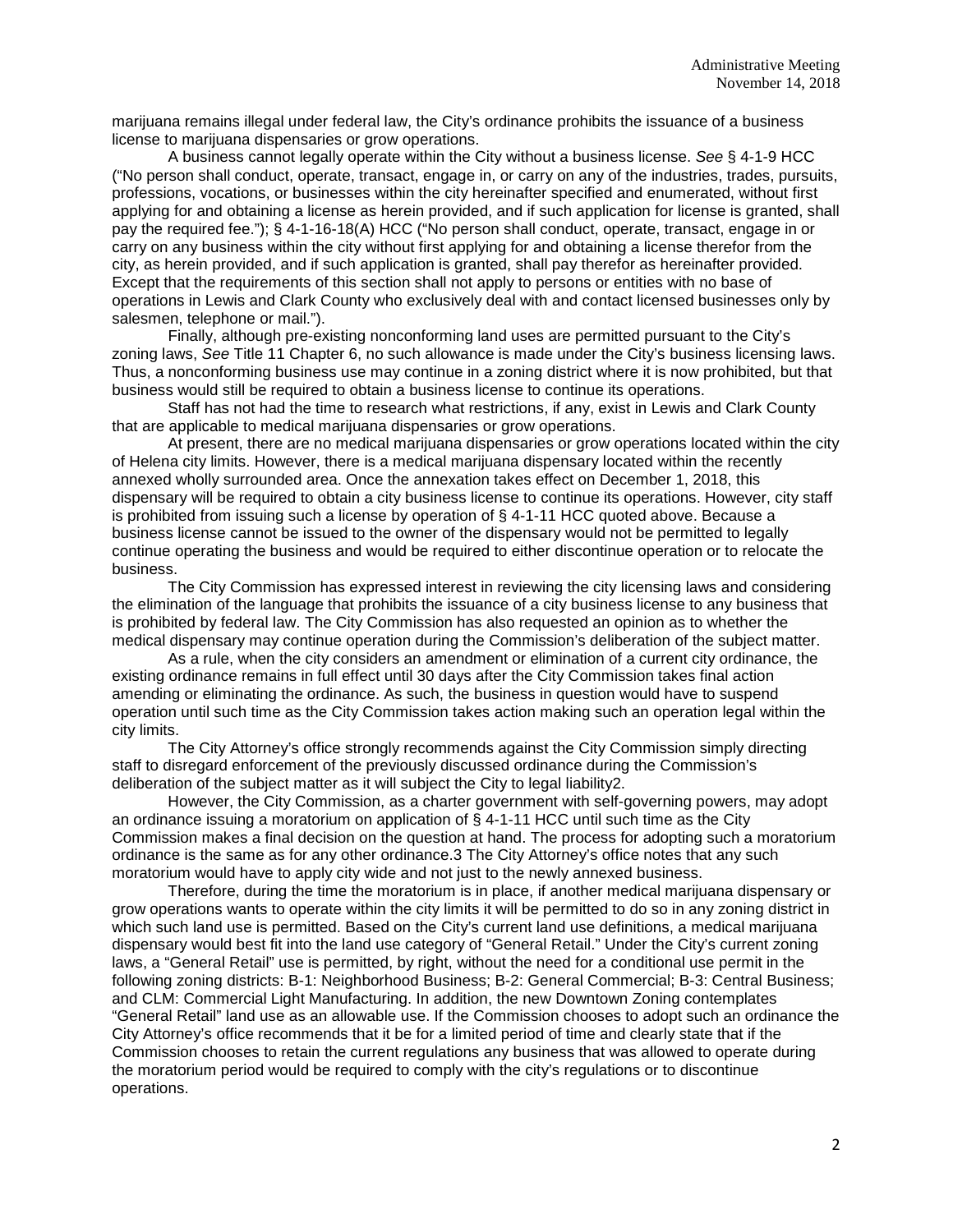If the City Commission wishes to change the applicable land use definitions to restrict in which zoning districts to permit medical marijuana dispensaries or grow operations, any such change would have to go through the City's Zoning Commission process first.

1 The City of Billings has a similar ordinance passed in 2012. *See* § 13-438 of Billings City Code All businesses, occupations, and professions to comply with local, state, and federal law.

(a) No business tax determination or business license shall be issued for any business, occupation, or profession that violates any provision of city, state, or federal ordinance, regulation, law, or statute. The issuance of a business tax determination or acceptance of payment by the city does not authorize any business, occupation, or profession to operate in violation of any provision or local, state, or federal ordinance, regulation, law, or statute. Any such business tax or business determination license mistakenly issued by the city shall be deemed void from the date of issuance.

(b) All existing businesses with current business tax determinations or licenses shall fully comply with this provision within two (2) years of the effective date of this section. Any such businesses, occupation or profession licensed on the effective date of this section but in violation of this section shall be deemed a legal non-conforming use, and shall be permitted to renew such business tax determination or license for a period of two (2) years from the effective date of this section. Two (2) years from the effective date of this section, any prior issued business tax determination or license which violates this section shall be cancelled and deemed void, no matter when issued or renewed.

2 The City Attorney's office is aware of a lawsuit in Billings in which the city was sued for revoking a business license from a medical marijuana dispensary after it was previously issued. We have contacted the Billings City Attorney's office but at the time of this writing have not yet received a reply. We have also contacted the legal counsel for the Montana's League of Cities and Towns, but their counsel was not aware of the status or outcome of this litigation.

3 It is the opinion of the City Attorney's Office that such a moratorium ordinance would not qualify as an Emergency Ordinance pursuant to Mont. Code Ann. § 7-5-104 which would allow for the City Commission to waive the second reading requirement. Although the term "emergency" is not defined in the statute, Merriam-Webster's Collegiate Dictionary, Eleventh Edition defines emergency as "1: an unforeseen combination of circumstances or the resulting state that calls for immediate action 2: an urgent need for assistance or relief." It is the opinion of the City Attorney's office that the present situation does not meet this definition of emergency.

Commissioner O'Loughlin stated she was under the impression that medical marijuana dispensaries can operate in the city of Missoula and asked how other cities are handling this issue. Attorney O'Connor stated the city of Missoula does not have an ordinance and they permit the operation of the medical marijuana businesses. Commissioner O'Loughlin asked is there has been any other business operation that has been denied to operate in the city due to this ordinance. Attorney Jodoin stated he is not aware of any. Commissioner O'Loughlin asked if the commission chooses to eliminate the ordinance; is there anything that comes to mind that would raise concerns with that potential action.

Manager Taylor recommended if the commission chooses to amend the ordinance, they keep the business license structure intact. Commissioner Noonan stated he feels the city has integrity when we look at annexation and say we are trying to bring services to people even though it may cost them. The commission adopted the 20-year loan program for residents when they annex. We are trying to provide the sense that annexation is an invitation into the city which provides good services. Commissioner Noonan stated the one dispensary is going to have to move prior to December 1; that is not the impact the city should have on a business when they are annexed. Commissioner Noonan recommended the commission look at issuing a moratorium application; he does not believe too many of the dispensaries are going to take the risk of starting a business and discover 30-days later they may have to move.

Commissioner O'Loughlin stated there is a need for a public process and conversation about this. She is comfortable with moving forward with the moratorium. Commissioner Noonan noted the commission may choose not to amend the ordinance after the public process has happened.

Commissioner Haladay asked if another dispensary moves into the city and then during the process the commission asks the zoning commission to look at specific destinations, scale back some areas or possibly require a conditional use permit to certain areas, if that business moved in prior to those zoning changes and commission approved the repeal of the ordinance, is that business going to stay as non-conforming prior use to those districts. Attorney Jodoin stated he could draft language that addresses non-conforming businesses. If they are operating under the temporary moratorium, there could be the argument made that they could be grandfathered.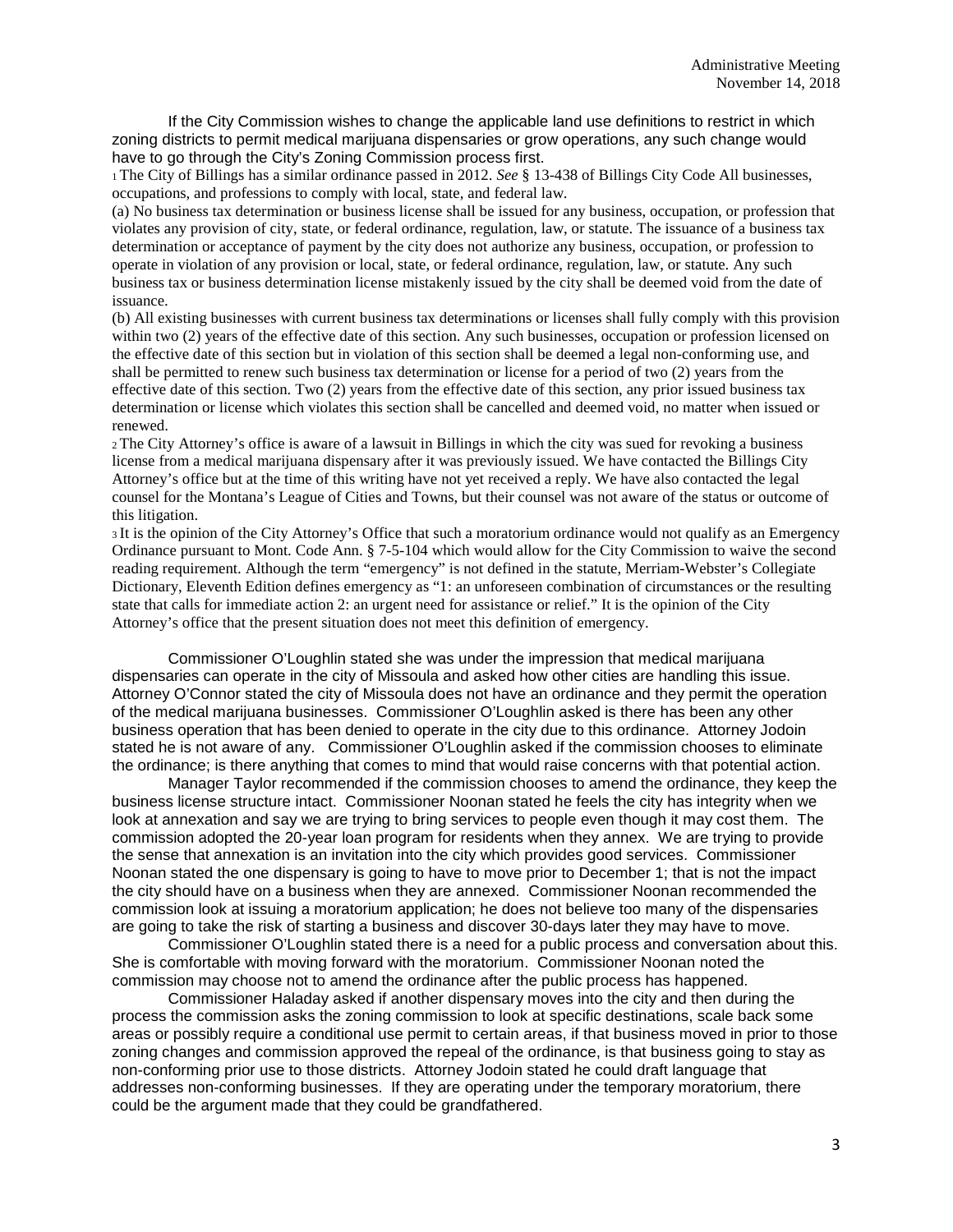Commissioner Haladay asked what the length of time it would take to receive a recommendation from the zoning commission. Director Haugen stated with the community participation process, the required public hearings for both the zoning commission and the city commission and the 30-days after final passage of an ordinance, she would estimate a six month period for the entire process to be completed.

Commissioner Noonan asked if a business were to move into the city limits during a moratorium, could the ordinance be drafted where they could be grandfathered in or could the ordinance be drafted where there is no promise that they would be grandfathered. Attorney Jodoin concurred the ordinance language could be drafted either way and noted the city of Billings recently addressed this issue and it had significant public comment.

Commissioner Haladay asked if the moratorium could be extended the entire time until the decision is made. Attorney Jodoin recommended setting a specific time for a moratorium and then if needed, extend it.

Mayor Collins recommended a six month moratorium and if the ordinance is not appealed, they do not have the right to operate in the city limits. Manager Taylor stated if there is consensus, staff will bring a recommendation on a six-month moratorium forward to the December 3 city commission meeting. Staff will also provide updates at administrative meetings during the process.

There was commission consensus to bring back a recommendation on a six month moratorium at the December  $3<sup>rd</sup>$  city commission meeting.

**D. Directional Trail Update –** Manager Taylor asked Parks & Recreation Director Teegarden and Open Lands Manager Langsather to give the staff report. Open Lands Manager Brad Langsather gave a PowerPoint presentation on the directional trail update. The signs are not installed, draft language was presented for commission review and there is work remaining to be completed on the directional trail (2 loops).

 Commissioner Farris-Olsen asked if the entire trail is essentially completed, it is just the 250' of compaction and the raking at the top that needs to be finished. Open Lands Manager Langsather stated the trail is 95% completed; there is some finish work and the signs needs to be installed. There will be no additional digging out. Commissioner Farris-Olsen asked what happens if the wooden berm is not installed. Open Lands Manager Langsather noted there is not a lot of soil in the area and would have to be brought in if the berm was to be naturally constructed.

Commissioner Noonan asked in regards to the second loop, would the work begin in the spring or can it be completed this fall/winter if the moratorium was lifted. Open Lands Manager Langsather stated it would depend on what type of winter; if it freezes the work would commence in the spring. The bicycle guild has done a lot of the hand raking.

Commissioner O'Loughlin asked who is responsible for the maintenance of the trail. Open Lands Manager Langsather stated the maintenance will fall on the parks department; however, there are volunteers who assist. Commissioner O'Loughlin asked what extent it takes to maintain this trail compared to other types trails. Open Lands Manager Langsather stated the directional trail will require yearly maintenance; staff will monitor the trail to see what type of maintenance is needed.

Commissioner Farris-Olsen asked if the commission decided the trail should move forward. Commissioner O'Loughlin stated the letter that was sent was clear in the steps that commission has asked staff to take moving forward; she looks forward to staff's recommendations on a process moving forward. Commissioner O'Loughlin noted she has asked if there is a request by staff to lift the moratorium and Director Teegarden said no. Commissioner O'Loughlin stated she has asked for additional information on what the process was on the directional trail and has not received all of what she requested. Commissioner O'Loughlin stated she would like to see additional information on the process that was used.

Commissioner Farris-Olsen asked if staff has a different recommendation. Director Teegarden stated staff's memo did outline the process on how the work plan was developed. This project was part of the 2018 annual work plan.

Commissioner Haladay noted there are a couple of pieces connected to a decision today; no materials were provided for this meeting nor did staff que it up for a decision. The commission asked in the letter, just que it up for a question and a decision by the commission. Commissioner Haladay the commission can hold a special meeting to make the decision on the moratorium; however, he would like to move forward with other agenda items, such as affordable housing. Until the commission receives the information they have requested from staff, a decision cannot be made.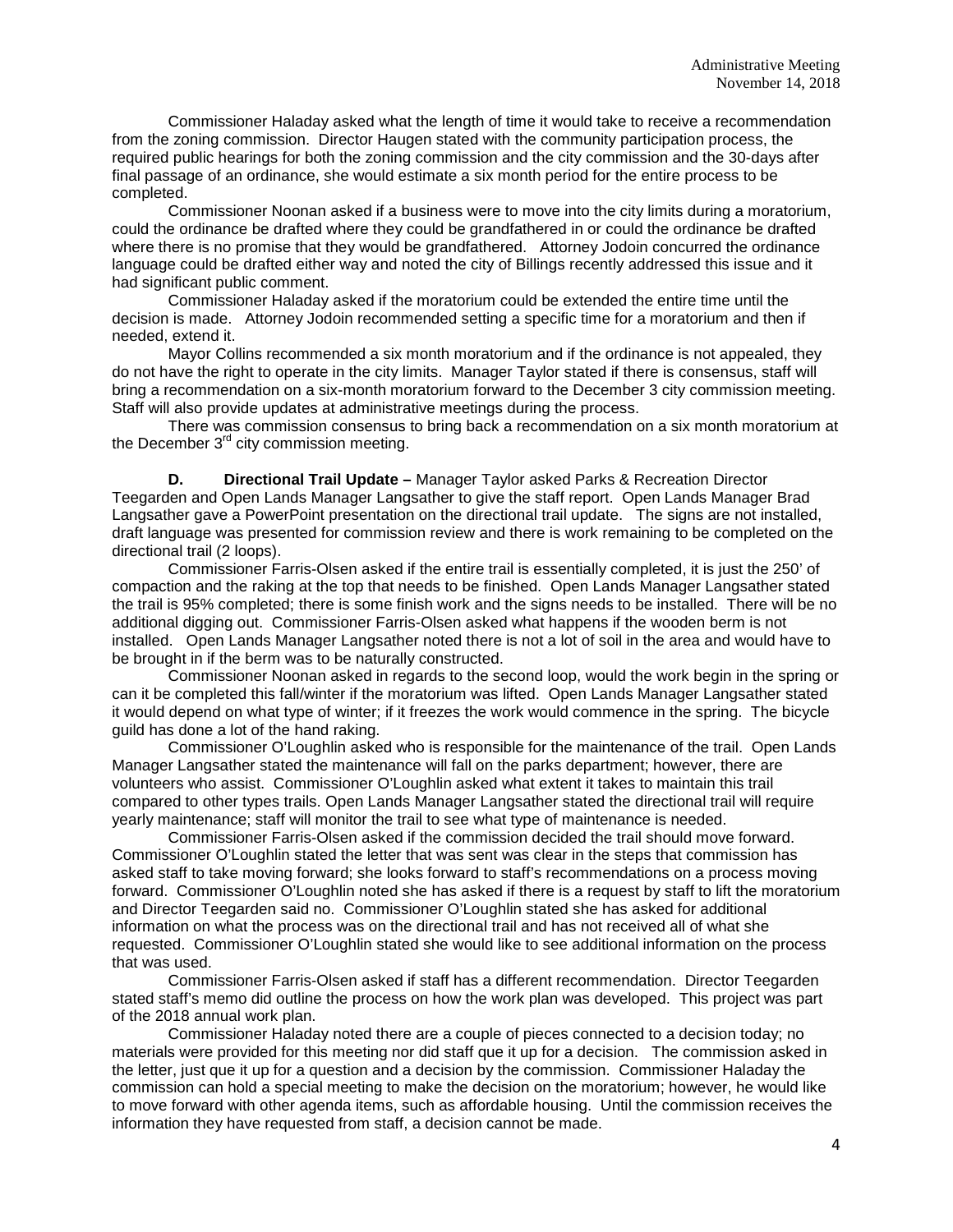Manager Taylor asked for clarification on the requested additional information; at the last administrative meeting he talked about the moratorium and asked permission to complete the seeding and install the safety signage. Staff was to develop a RFP, including all the stakeholders and then move forward with the Open Lands Management Plan Update. He noted it would be useful after staff has received direction from the commission to establish a timeline to schedule a single meeting for the commission to hear comments from all interested citizens and stakeholders. A special meeting can be held on moving forward with the completion of the directional trail.

Commissioner Farris-Olsen asked if it is necessary to go through the entire process prior to making a decision on the directional trail. Does the commission need to schedule a special meeting just to make a decision on the directional trail. Manager Taylor recommended the directional trail be on the November  $28<sup>th</sup>$  administrative meeting. He noted the commission has several additional meetings scheduled prior to the end of December.

Commissioner Noonan noted the intent of doing this came out of the fact the Beattie Street conversation and that the commission has a serious decision to make on how we move forward on the implementation new trails. In terms to the specific directional trail, the process is not as full as it should have been and resulted in many people making a commitment to the trail in the community. The commission has an obligation to find the best way to meet that expectation. He concurred to place the directional trail on the November  $28<sup>th</sup>$  administrative meeting agenda.

Commissioner Haladay recommended the directional trail be the only agenda item; if not schedule a separate meeting. The material from staff needs to be available prior to the meeting. The other agenda items will be postponed until the December 12<sup>th</sup> administrative meeting.

Mayor Collins noted at the end of the agenda, he will entertain public comments.

## **5. Department Discussions City Attorney**

**Grandstreet Theater Lease Agreement –** Deputy City Attorney O'Connor reported the City owns the real property and improvements located on a parcel with a street address of 325 North Park Avenue, Helena, Montana, known in the community as the "Grandstreet Theatre." The building which is now known as the Grandstreet Theatre was constructed in 1901 and the cornerstone laid by the then Chief Justice of the Montana Supreme Court, Theodore Brantley on October 20, 1901. The building was operated as a Unitarian church until it was given to the City in November of 1933, by the First Unitarian Society of Helena, Montana, for the consideration of \$1.00 via a quit claim deed, with no restrictions placed on the deed. At this time, the building was converted to be used as the Helena Public Library. In January of 1934, Conrad Kohrs Company, gave the City, for a consideration of \$1.00 via a quit claim deed, the property surrounding the building. This quit claim deed contains the following language:

"The purpose of this conveyance by . . . [Conrad Kohrs Company] . . . to . . . [the City of Helena] is that the lands and premises hereby conveyed and being adjacent to certain pieces and parcels of land upon which is not situated the Helena Public Library, is that the lands and premises hereby conveyed shall be owned, possessed, kept and maintained by . . . [the City of Helena] for use in connection with said public library and it is understood and agreed that as part of the consideration herefor that . . . [the City of Helena] shall keep the lots, pieces and parcels of land hereinbefore described free from buildings or obstructions which will or would obstruct the view of the said library building and that . . . [the City of Helena] shall properly care for and maintain a lawn of said lots, pieces and parcels of land."

In 1976 the building's purpose changed again. It was leased to the Broadwater Productions, Inc., d/b/a the Grandstreet Theatre, to operate a community theatre. Since that time, the City has signed a new lease agreement with Grandstreet every 10 years. The most recent 10 year lease was entered into in November of 2016.

At some point, the ownership of Lot 13 changed. Currently Lot 13 is occupied by a structure that is now part of a condominium, with a street address of 315 N. Park Ave. According to the MT Department of Revenue records the structure was constructed in 1946. However at the time of the writing of this memorandum the full chain of ownership of Lot 13, from the City to the current owner, has not been fully recreated after approximately 20 hours of property research. The facts known so far are as follows: • Current property owner is listed as Kenneth L. Davenport who acquired the property from the Kenneth L. and Jill L. Davenport Trust in 2008.

• COS 484660/B filled in 1991 lists Art Seiler as the property owner of Lot 13A.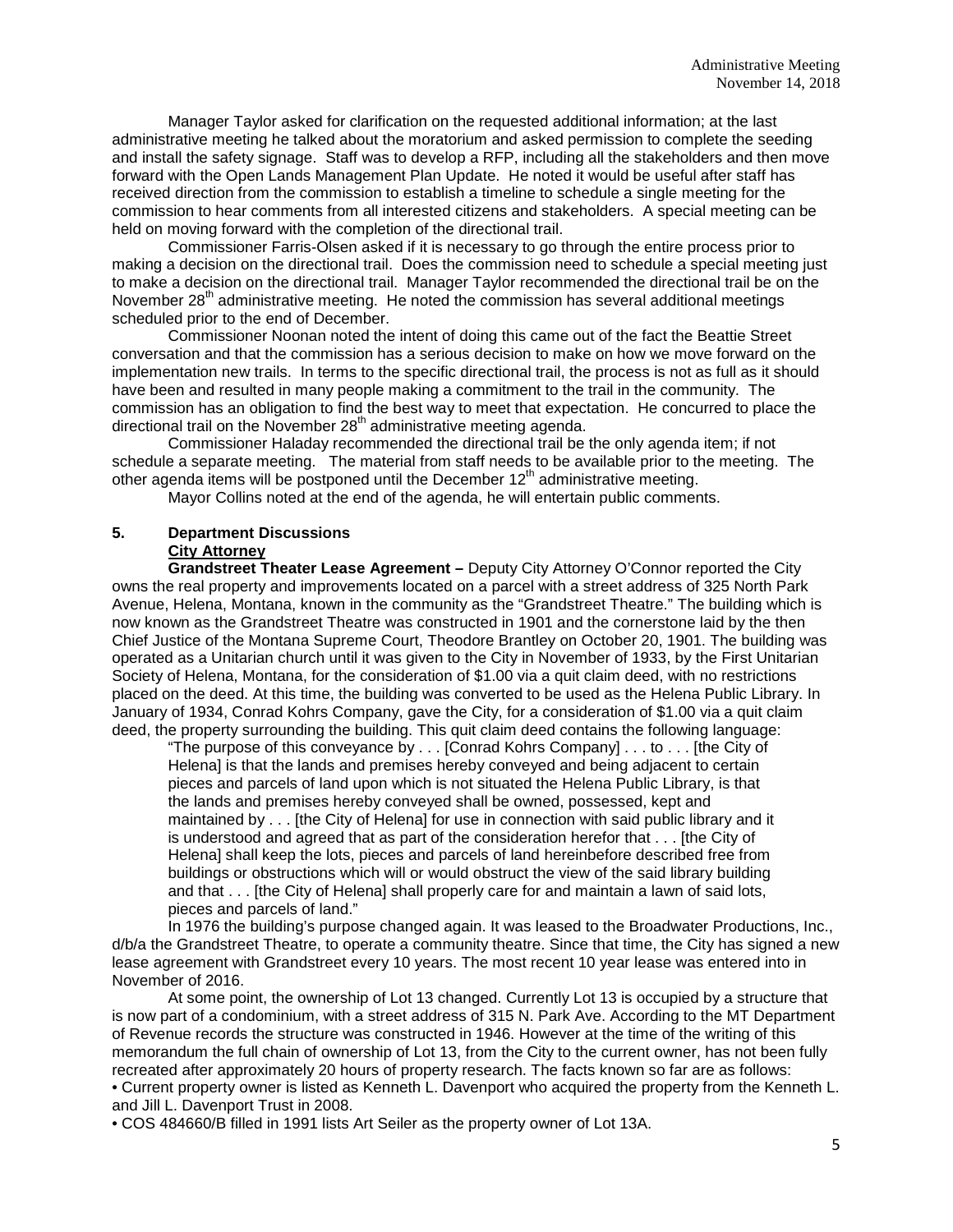o This COS was filed to show a boundary line relocation between lots 12 and 13, thus creating lots 12A and 13A.

• Art Seiler acquired the property from Capital Laundry in 1986.

• Conrad Kohrs Company gave lot 13 to the City in 1934.

Grandstreet now wishes to amend the terms of the current lease to allow for a 99-year lease. Grandstreet is currently working on a scoping study to make structural improvements to the property and states that having a 99 year lease would allow Grandstreet to more easily secure financing for the scoping study and the subsequent project.

Cal Poole, Director of Grandstreet, noted their intention is to complete a feasibility study for a possible expansion; however, they wanted to preserve and protect the structure. They want to see about a longer term lease to give them the ability to do additional fund-raising. They are trying to do their due diligence. Even if the building cannot be expanded, he would like to pursue a longer lease. Mr. Poole addressed the deed restriction on Lot 10 and noted it would be easier to go either north or south with an expansion. The view from the south has already been impacted.

Commissioner Noonan stated he appreciates the effort of Grandstreet and the city to get the current information. This is a great partnership and he hopes to move this forward.

Commissioner O'Loughlin stated there isn't anything that would prevent the city and Grandstreet from entering into a 99-year lease. Attorney Jodoin concurred; however, at this time he cannot recommend it because of all the issues. Deputy Attorney O'Connor stated there is a public process that staff will use and a 99-year lease could be signed. Commissioner O'Loughlin noted the deed restriction applies to Lots 10-13A and asked if applied to the original building. Deputy O'Connor stated the building was built prior to the deed restriction. She is not sure how the deed restriction was lifted from Lot 13A.

Mayor Collins asked Mr. Poole how he plans to proceed. Mr. Poole stated he believes the deed restriction focused on Lot 10; however, he may have misread it. He hopes the commission will approve a 99-year lease. Attorney Jodoin stated staff will continue to research the applicability of the deed restriction; if there is no desire to build, staff will prepare a 99-year lease and bring it forward.

Commissioner O'Loughlin asked whose responsibility it is to determine if there is a deed restriction, the city or the lease holder. Attorney Jodoin stated it would be heirs of the Conrad Kohrs Company to enforce it. That is why staff is investigating what happened to Lot 13A. Commissioner Haladay asked if a member of the public has standing to do that or just members of the Conrad Kohrs Company. Attorney Jodoin stated he could not answer the question without additional research.

Deputy Attorney O'Connor stated it will require additional research on the type of deed. She read the portion of the law applicable to enforcement of the deed. It is outside her expertise to qualify what type of deed.

Manager Taylor stated staff will pursue the lease arrangement and bifurcate the research of the deed. However, it will not be a priority due to the current workload. Mr. Poole stated he would be happy to assist in the research of the deed restriction.

### **Public Works**

**Cruse Avenue Update –** City Engineer Leland handed out an updated map of Cruse Avenue; staff is not looking for direction at this time. He then noted the bike lane has been removed; there will be parking, sidewalks and a bike path on Cruse Avenue. Engineer Leland explained the blue areas are the right of way that may be able to be vacated and would go to the adjacent property owners; the yellow areas are the surface parking lots as potentially to build above. Staff met with Helena Housing Authority staff and they would prefer the realignment of Cruse be moved to the south and not the north.

Engineer Leland stated Community Development Director Haugen is setting up meetings with housing experts to see if a recommendation can be brought forward to the commission. Keep in mind that there is no water or sewer in Cruse at this time.

Commissioner O'Loughlin asked if the adjacent property is owned by the City of Helena Parks Department and what is possible with that land. Attorney Jodoin addressed how the right of way was originally obtained and noted the city may have owned it to begin with. If the adjacent property owners did not lose any property for the right of way, they would not be entitled to get the vacated right of way. It will take a significant amount of research to see who originally owned the right of way. The general rule is vacated right of way goes to the adjacent property owner.

Commission O'Loughlin asked if this is city parks property, is it treated differently. Attorney Jodoin stated if it was given to the city for a specific purpose, it may have to go to a vote. The GIS map may list it as parks property when it may not have been specifically granted to the Parks Department.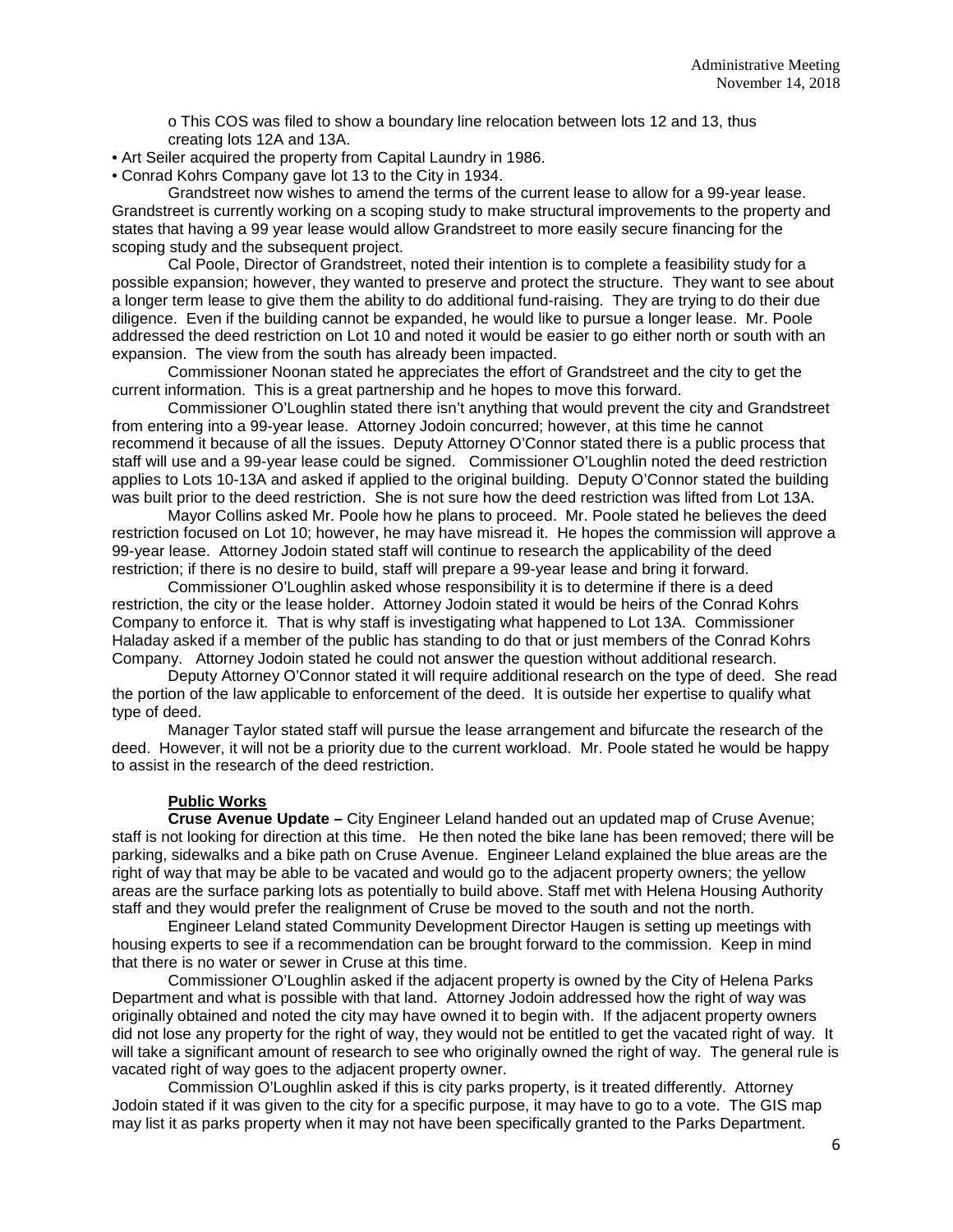Engineer Leland stated staff will meet with the housing experts and then hire a surveyor to do the research and develop surveys and complete the plats. Commissioner Haladay referred to the existing right of way numbers and asked what the post street alignment is. Engineer Leland stated it would be an additional of 64 feet. That is the entire length of Cruse from Park Avenue to  $6<sup>th</sup>$  Avenue.

Commissioner Haladay asked when talking to interested parties that the property the Chamber of Commerce building is located on be a discussion point.

### **Parking**

**Kiosk Project Update –** Parking Director Hewitt and Parking Technician Tim Nickerson updated the commission on the following items:

- 1. Bid Process five bids received on entire project two bids for smart phones only
- 2. Communication Plan
- 3. City Water Billing Insert
- 4. Hourly Parking Rate Table
- 5. Free Parking Options
- 6. Public Parking Options
- 7. Employee Parking Options
- 8. Part-time Employee Parking Discounts
- 9. Parking Control Officers
- 10. Timeline Review

Commissioner O'Loughlin thanked staff for the update. Hopefully there will be a place where members of the community can go look at the new equipment. She then spoke of the free parking option; specific one hour free in the lots and noted installing an arm in the lots that do not currently have them would assist in the monitoring. Parking Technician Nickerson noted staff looked at some of that and one consideration is needing room to install the arms. In two of the lots, it would result in the loss of parking. This is a discussion staff will have with the two vendors on their recommendation on how to implement one-hour of free parking.

Mr. Nickerson also discussed the various options when purchasing hours of parking and automatically giving the one hour of free parking.

Commissioner Noonan reiterated the importance of offering the first hour of free parking. We need to assure that is offered.

Commissioner Haladay asked BID Board member Mark Roylance what the discussions have been to date with businesses on the Gulch regarding parking. Mr. Roylance noted most of those he spoke to are located in the 400 Block and the understanding is there will be more turn-over in front of the businesses. The main discussion has been the free parking that will be available nearby. There is an effort to figure out a way to make the lot behind Bert Ernie's a lot offering one-hour free parking.

#### **6. Committee discussions**

**A.** Helena Citizens Council – No report given.

**7. Review of agenda for November 19, 2018 Commission meeting –** Manager Taylor reviewed the items that are on the agenda.

Commissioner Haladay referred to the public hearing on golf fees and asked if the Golf Advisory Board has discussed charging more for non-residents. Director Teegarden stated there was discussion and because of it being an enterprise fund, the thought was it makes sense to have golfers on the course.

**8. Public comment –** Mayor Collins asked for public comment. The following persons addressed the commission. James Thomas, owner of the marijuana dispensary, addressed the impact his business will have if they have to relocate due to annexation. He would like to stay where he is located and noted he is state compliant and follows all rules. Commissioner O'Loughlin asked city staff to communicate with Mr. Thomas on what the next steps are.

The following persons spoke in support of lifting the moratorium and completing the work on the directional trail: Tony Z., Kelby Fischer, Craig B., Alex Rincon, David H., Dan Berry, Eric Gomes, Dean Mills, Tyler Lehman, Steve K., Darrell Stordahl, Jason O'Neil, Denny Palmer, Jeff Bradley, Lindsey G.,